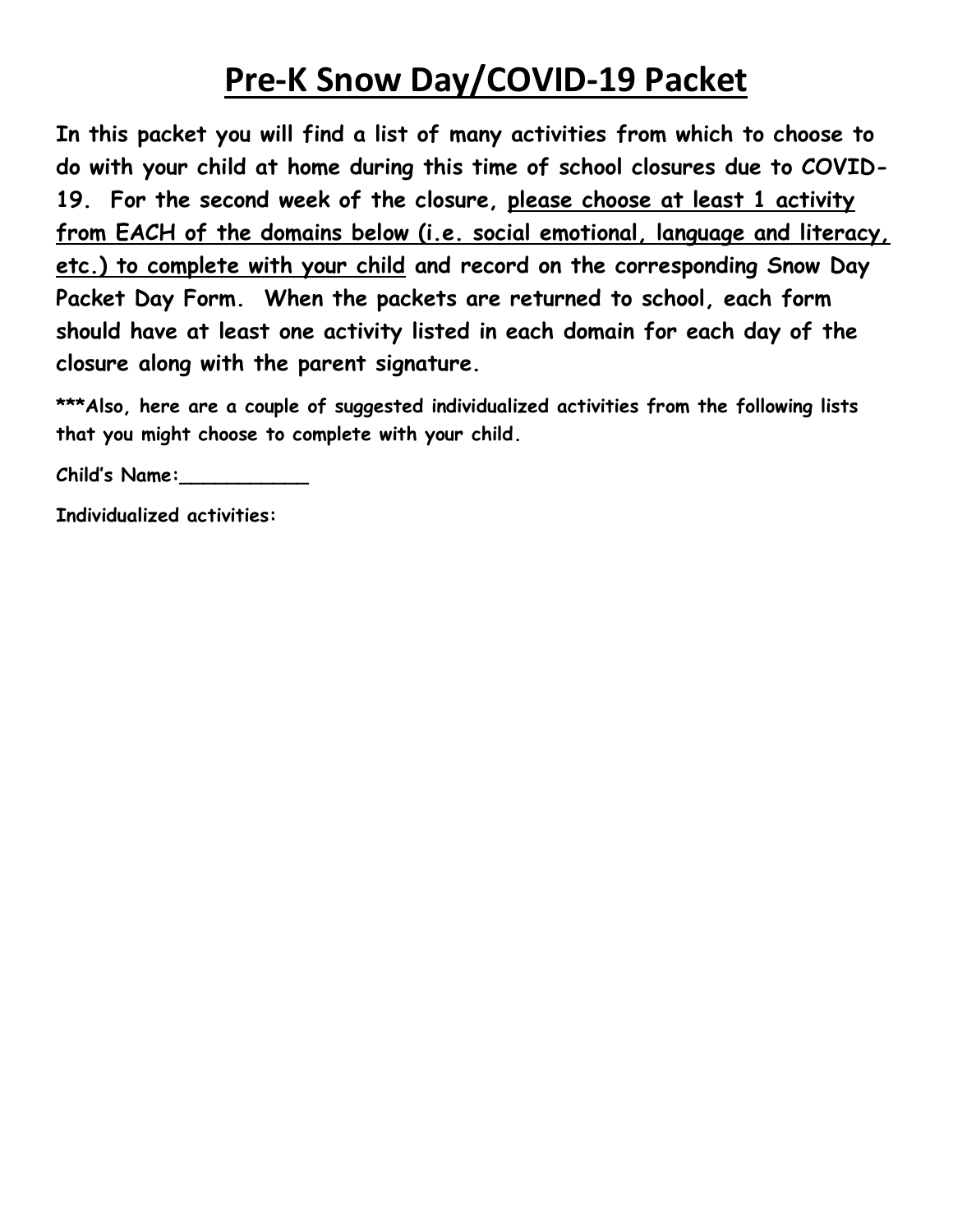### **Social Emotional**

- Encourage independence in every day routines and activities. Help your child be the helper at home. Assign him or her a job, praise and talk about what a big help they are to the family. Acknowledge his or her efforts. This will really make him feel important and helpful to his family.
- At home, discuss the importance of using a tissue so that you do not spread germs and make others sick. Talk with your child about when it is important to wash their hands as well as other things they can do to help prevent the spread of germs.
- Look through magazines and books you have at home and talk about the emotions on the faces of the people in the pictures and characters in the books. Talk with your child about why those people are feeling that way and about what makes your child happy, sad, scared, excited, etc.
- Sometimes every child needs to be reminded to share and take turns. Playing simple turn taking games at home can help encourage the importance of taking turns. Think of a game of activity that your child likes to play and encourage him or her to take turns and praise and acknowledge his or her attempts at turn taking.
- Pre-K children often enjoy working in the house area in the classroom. With supervision, allow your child to help you set the table, or wash the dishes, or care for a pet, or fold laundry. This will help your child feel a role in the family.
- Have your child work on her social skills by letting him or her practice ordering his or her own food when playing restaurant. Then talk about how they could do this the next time you go out to eat in a real restaurant. This will help your child get over any shyness towards strangers.
- Using Puppets, talk with your child about conflicts they may have experienced is social situations and help them think about solutions to those conflicts that would be appropriate and healthy. Puppets are a great way to talk with your children about feelings and sometimes children will talk to the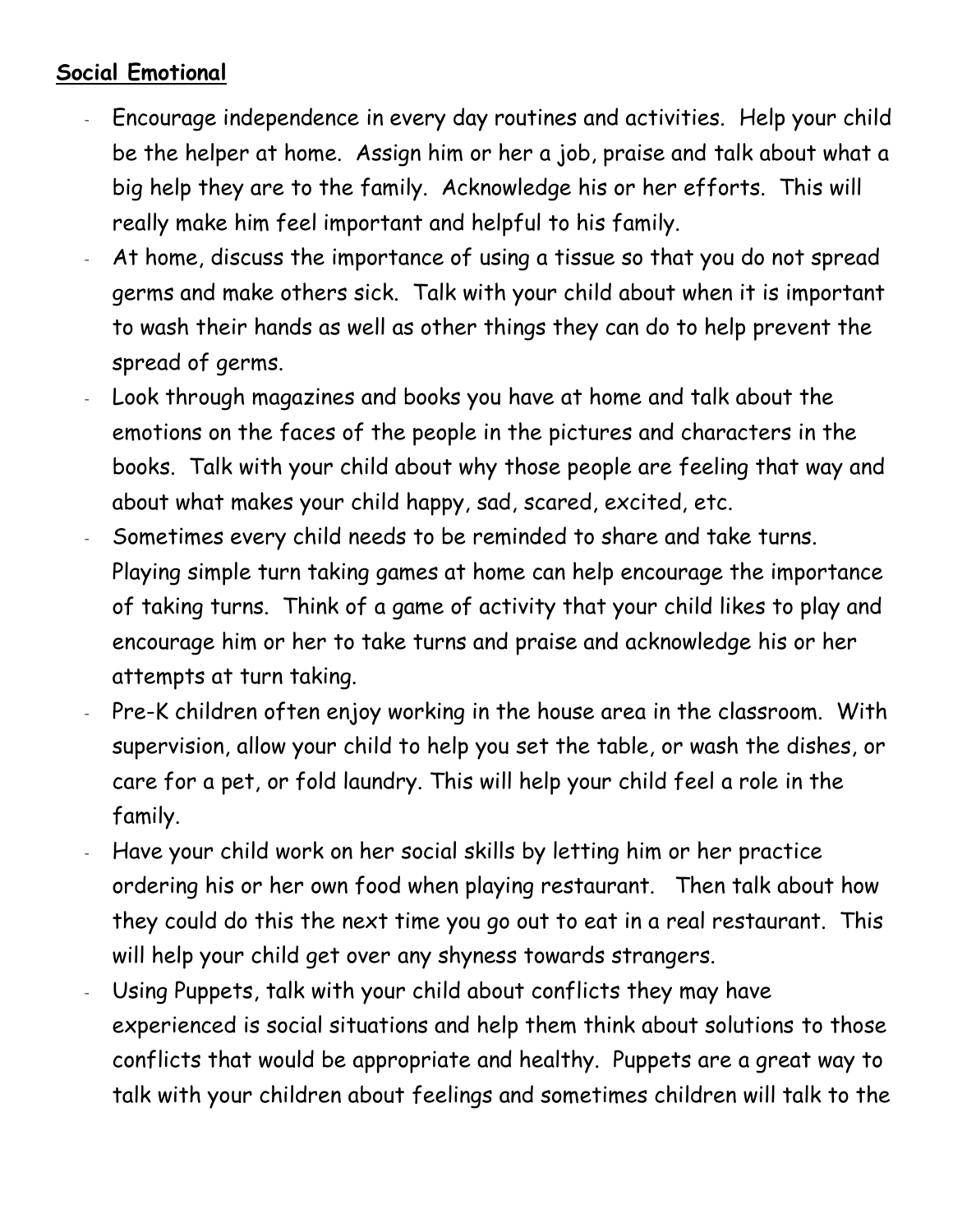puppets about their feelings. Puppets can also help children talk about challenges they have experienced.

- Make paper plate feelings masks with your child. When completed, have them tell a story about times when they have experienced each feeling and encourage them to talk about appropriate ways to express difficult feelings.
- Play "Simon Says" with your child. Games like "Simon Says" encourage self regulation and build listening skills.
- Have your child draw a picture of one of their friends. Talk with them about their friend and ask them to tell you what they like about their friend and why. List the qualities they tell you their friend possesses that make them such a good friend. Talk with them about what they do in return that they think make them a good friend too.
- Have you child draw a picture of them doing something kind for someone else. Talk with them about what it means to be kind and what other things they could do for someone to show kindness.
- Using post it notes or small pieces of paper, find a place in your home to start a "kindness board" where you and your child can start writing down things that happen each day that show kindness and love. For instance, if your child takes his or her plate to the sink, you could acknowledge their help by writing that down and posting it on the kindness board. Include manners and good behaviors exhibited on this board.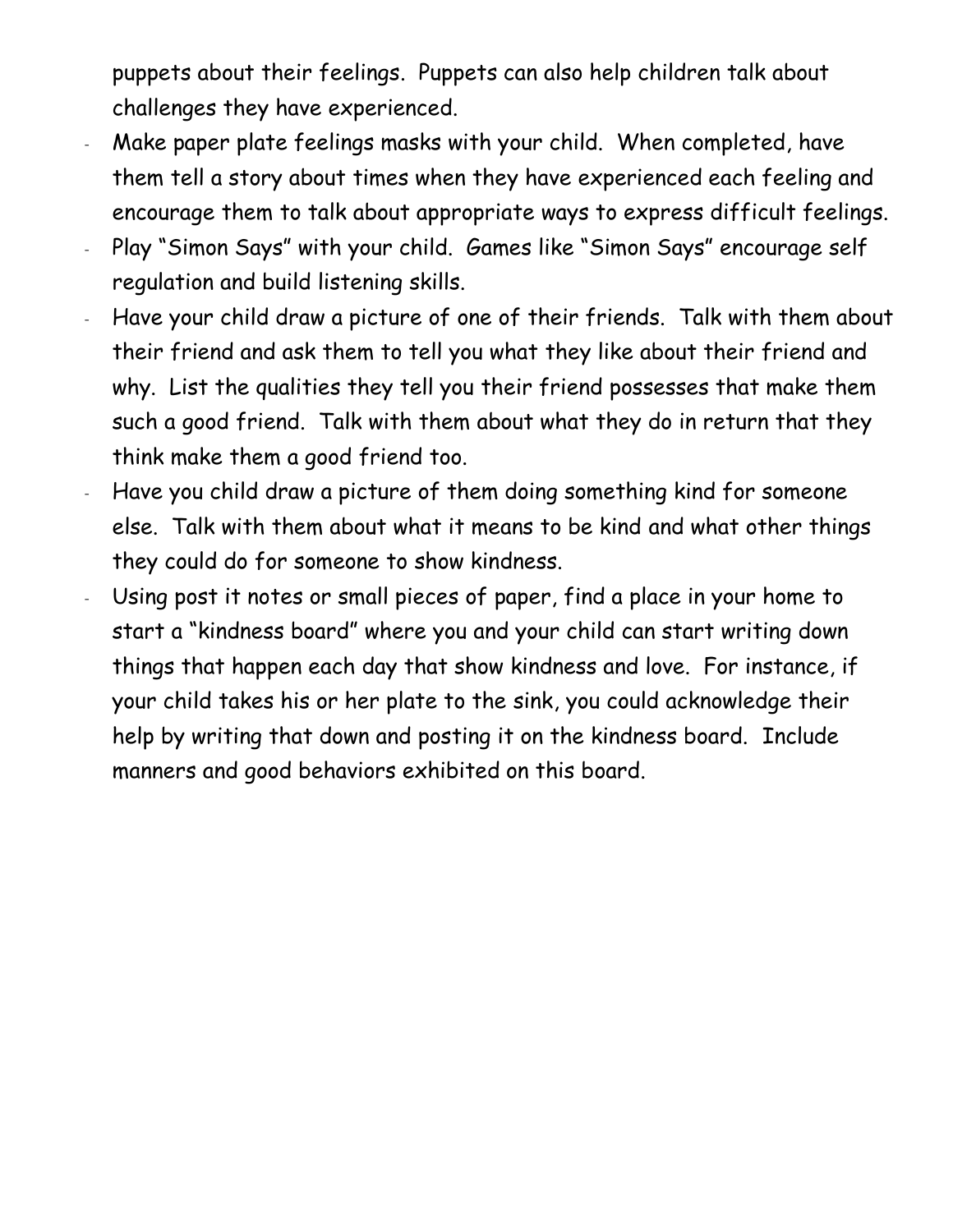#### **Language and Literacy**

- Your child needs practice writing his or her name. Using different writing tools, work with your child to write their names and the names of others. Talk about the letters that are in each name, talk about how some of the letters in their name are the same as some letters in other's names and talk about how some letters have straight lines and curvy lines.
- Read a book with your child. Talk with them about the pictures in the book and then go back through the book and talk about what they remember from the story.
- PreK students like dramatic play. Read your child a story and let him or her dress up in clothes and act the part of one of the characters.
- Make a "Get Well" card for someone you know who is sick or hurt. Encourage your child to draw a picture one the card and be sure to sign their name. Also, if they are ready and able to do so, encourage them to write the words "Get Well".
- Have your child draw a picture to be sent to your local nursing home or personal care home. Have them tell you about what is happening in this picture and write down what they say. Ask them what they could say to a person who is sick or elderly to make them smile. Write that down and mail it to the home with a note explaining why you are sending it. Talk with your child about what you are writing on the envelope and in the note so he or she can see how addressing an envelope works and how mail is a great form of communication. Also, always have your child sign their artwork!!
- Recite the rhyme "Hickory, Dickory, Dock" with your child. Replace some of rhyming words with silly words and encourage your child to think of words that sounds the same. For example: "Hickory, dickory, dat. The mouse ran up the cat. The clock struck 2. The mouse tied his shoe. Hickory dickory day."
- Go through the kitchen and talk with your child about his or her favorite snacks. Get out the boxes of those foods and encourage your child to make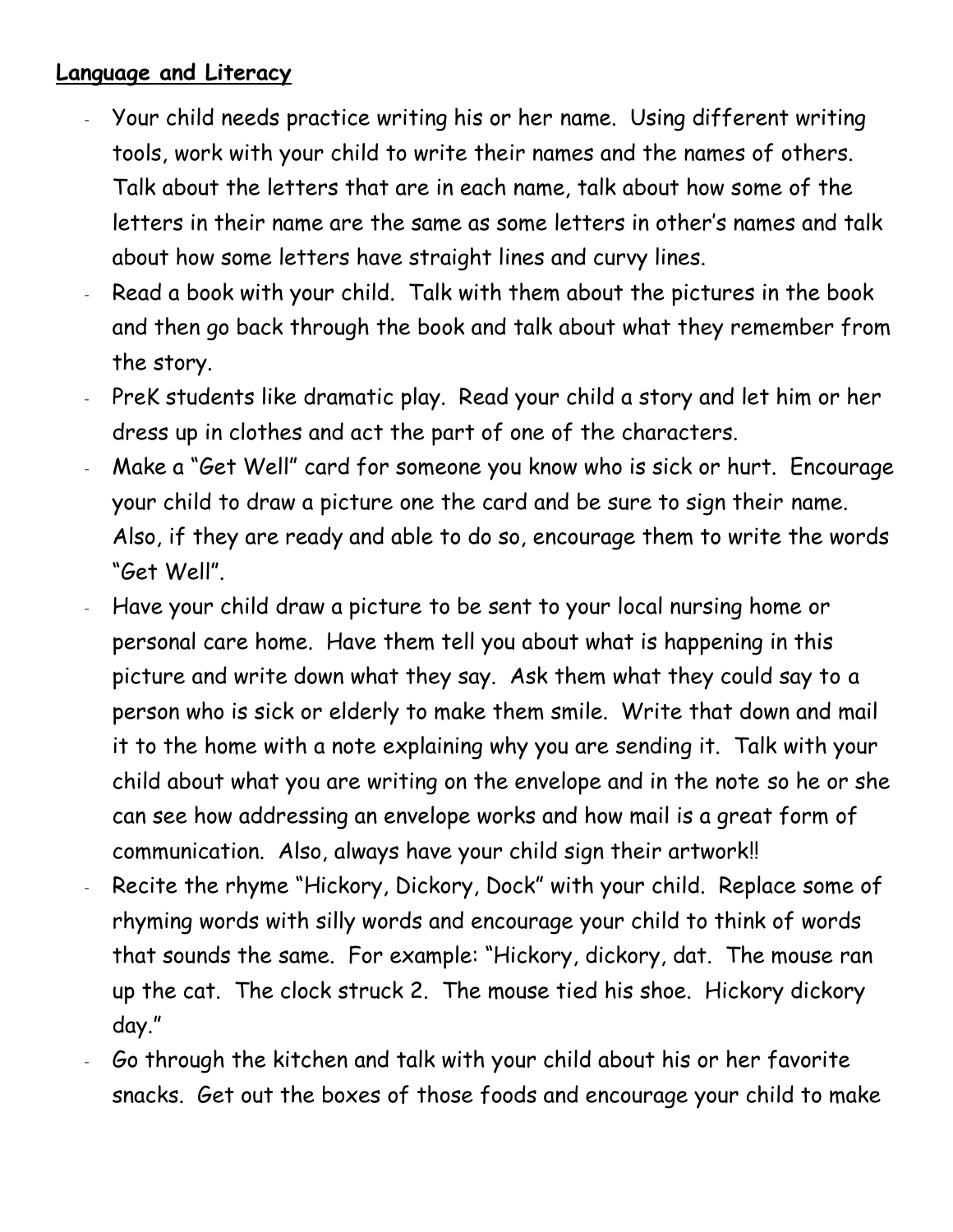you a grocery list by copying the words or the items from the boxes. Talk about the letters they can recognize in the labels of their favorite snacks.

- Ask your child what he would like to be when he grows up. Ask him to draw a picture of what he wants to be and tell you a story about it. Write down what your child says, word for word. Send it to school to share with his teachers.
- Pour salt in the bottom of a cookie sheet or cake pan. Help your child practice writing the letters of his name in the salt.
- Play, "I'm Going on a Picnic" and everything you take has to start with the same letter. For example "p", You might say, I'm going on a picnic and I'm going to take pie". Your child has to repeat what you said and add something else. She might say, "I'm going on a picnic and I'm going to take pie and peaches". Then you might say, "I'm going on a picnic, and I'm going to take pie, peaches, and pizza. Try other letters also.
- Your child is doing well writing their name but here's a fun way to practice at home. Using shaving cream on the table allow your child to practice writing his name. Encourage him to write his name with one capital letter, and rest lowercase letters.
- Encourage your child to write his or her name and the names of other family members using different writing tools like markers, chalk, paint, pens etc. Also, most of the class is ready to work on writing their last names as well, if they have not already mastered that.
- Work on letter and number sorting either using flash cards, magnetic letters or just letters and numbers written on post it notes. Sort them with letters in one pile and numbers in the other pile. Sort them by characteristic (ex. Letters with only straight lines, letters with curvy lines, letters with both straight and curvy lines). Then have your child practice writing the letters he or she has identified.
- Letter match. Put post it notes all over the house one letter on each note. Then provide your child with letter cards or another set of post it notes with letters written on them and work with your child to match the letters.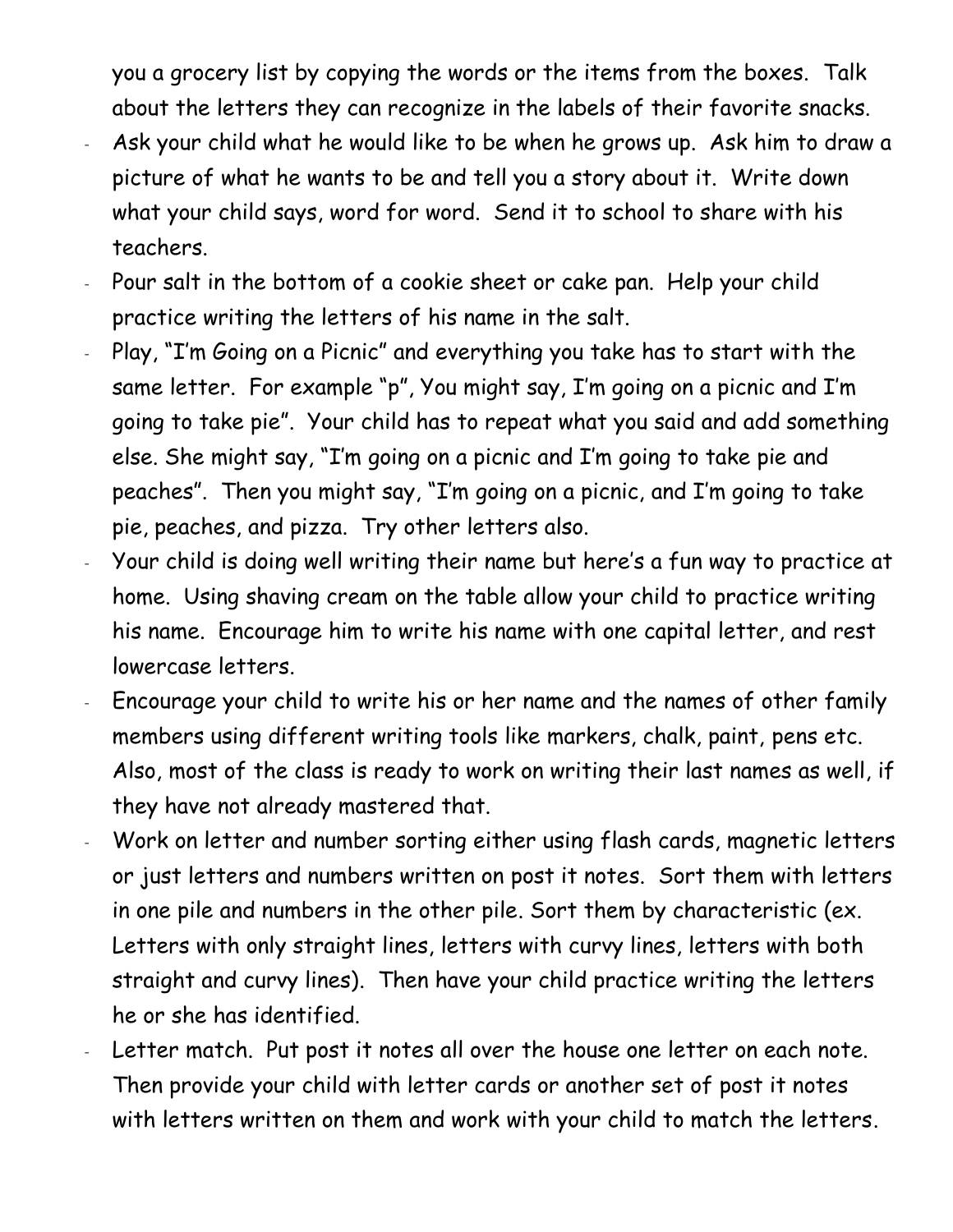This could be done with one set of letters being upper case letters and one set lower case or both sets the same.

- Work with your child to cut out pictures from a magazine and paste them to another paper. Instruct your child to make up a story related to the pictures he or she cut out. Write down what he or she dictates to you and invite them to sign their work as the author and illustrator of their story.
- Read a Rhyming book and go through the book and work with your child to identify the words that rhyme.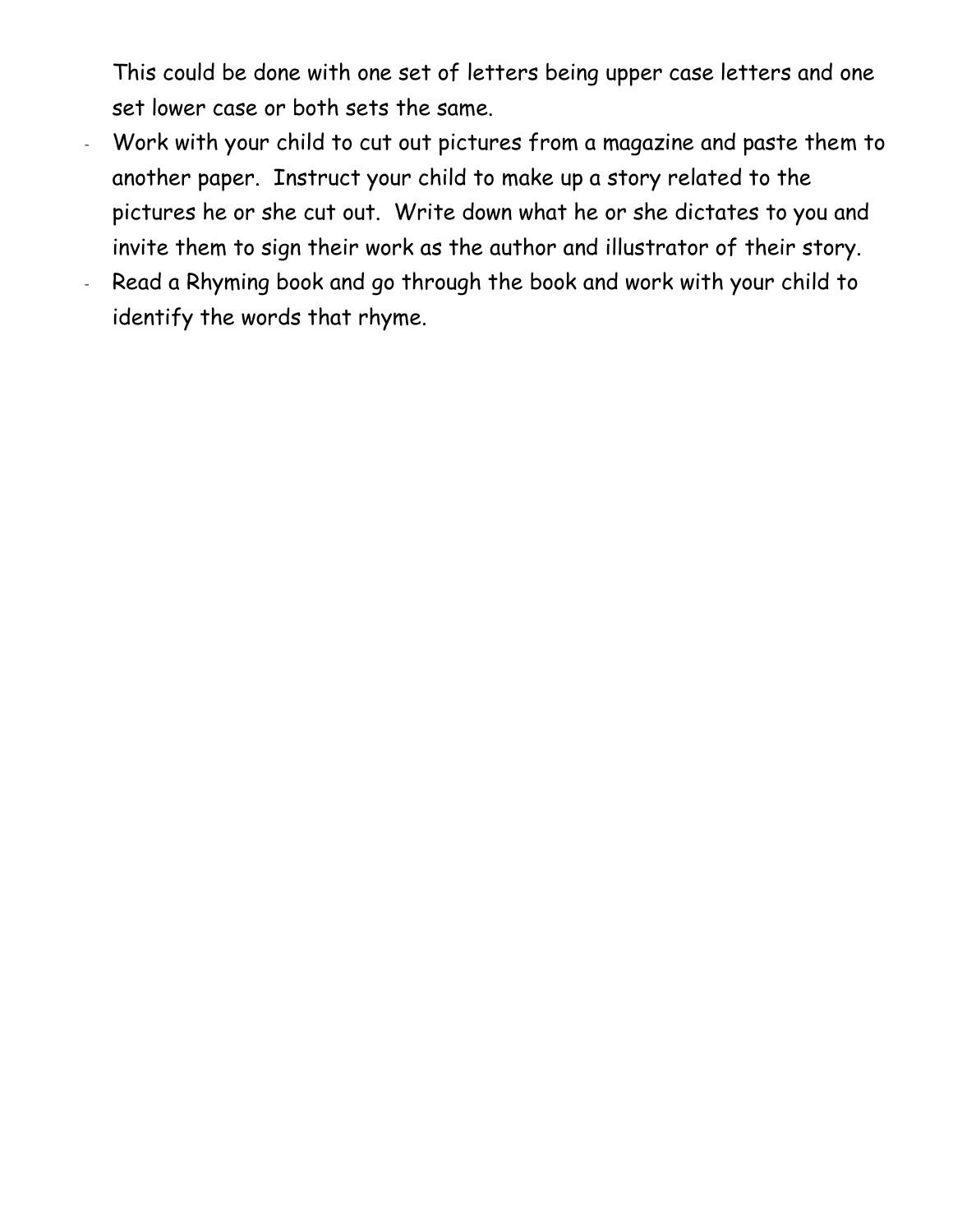#### **Math and Science**

- While folding laundry, allow your child to help you match socks. You may also roll the pairs in a ball and allow them to toss the sock balls into a basket and count how many times they "score".
- Another simple activity for counting at home is to have your child to go around the house and collect items that she would like to count. Encourage her to count one item at a time. Repeat this as much as she would like. Then encourage her to line them up and compare the lengths they create when lined up (like a bar graph).
- Encourage your child to start learning his or her phone number. Once your child does this encourage him or her to practice writing those numbers as well.
- Make a telephone book with your child with the names and phone numbers of friends and relatives. They could even draw a picture of their family members with their telephone numbers to practice identifying and writing names and phone numbers.
- Make play dough with your child using the following recipe. Allow them to help you measure and mix the ingredients. Talk with them about what happens when the dry ingredients are mixed with the wet and talk about being safe when cooking and using boiling water.

\*\*\*Caution\*\*\*There is hot water involved in this recipe. Be careful!

### **Ingredients:**

2 cups plain flour (all purpose) 2 tablespoons vegetable oil 1/2 cup salt 2 tablespoons cream of tartar Up to 1.5 cups boiling water (adding in increments until it feels just right) food coloring (optional)

#### **Directions:**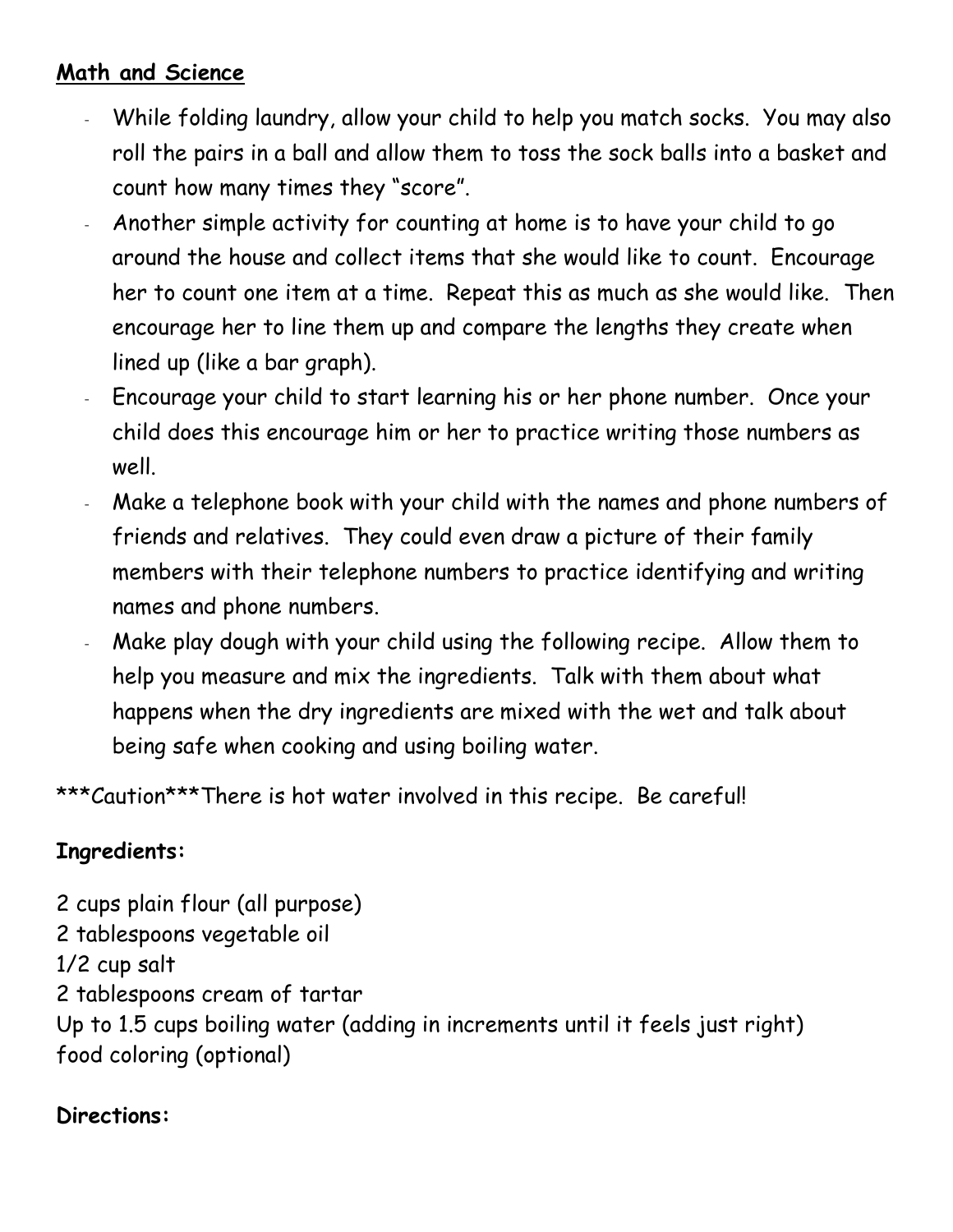- Mix the flour, salt, cream of tartar and oil in a large mixing bowl
- Add food coloring TO the boiling water then into the dry ingredients (color optional)
- Stir continuously until it becomes a sticky, combined dough
- Allow it to cool down then take it out of the bowl and knead it vigorously for a couple of minutes until all of the stickiness has gone. **\*** This is the most important part of the process, so keep at it until it's the perfect consistency!**\***
- (If it remains a little sticky then add a touch more flour until just right)
- Play dough can be used for so many things.
	- $\circ$  Counting small balls of play dough (math)
	- $\circ$  pinching it for fine motor work (fine motor)
	- o talking about the changes of state when making the play dough (science)
	- o cutting play dough with scissors for fine motor practice (fine motor)
	- o writing letters in play dough (literacy)
	- o making letters with pieces of rolled play dough (literacy)
	- o And many more
- While your child is eating a snack have him or her count out groups of 10 or less. If he or she eats 2, how many are left? If he or she eats 4, how many are left? For example: I have 6 small cookies. I ate 2 now I have \_\_\_. I have 9 goldfish crackers. I ate 4, now I have
- Practice cutting simple shapes such as squares, rectangles, circles, and triangles, out of paper. Be sure to hold the scissors correctly (thumb UP). Then paste the shapes on another piece of paper to make a picture if you'd like.
- Encourage your child to work on his fine motor skills and counting by counting pennies. Encourage him or her to pick up one penny at a time and place it in a cup.
- Using a deck of cards, put all cards of the same suit together or match the numbers together.
- Sink and float- Using. Large container filled with water, play "sink or float" with your child. Have them gather items to put in the water and make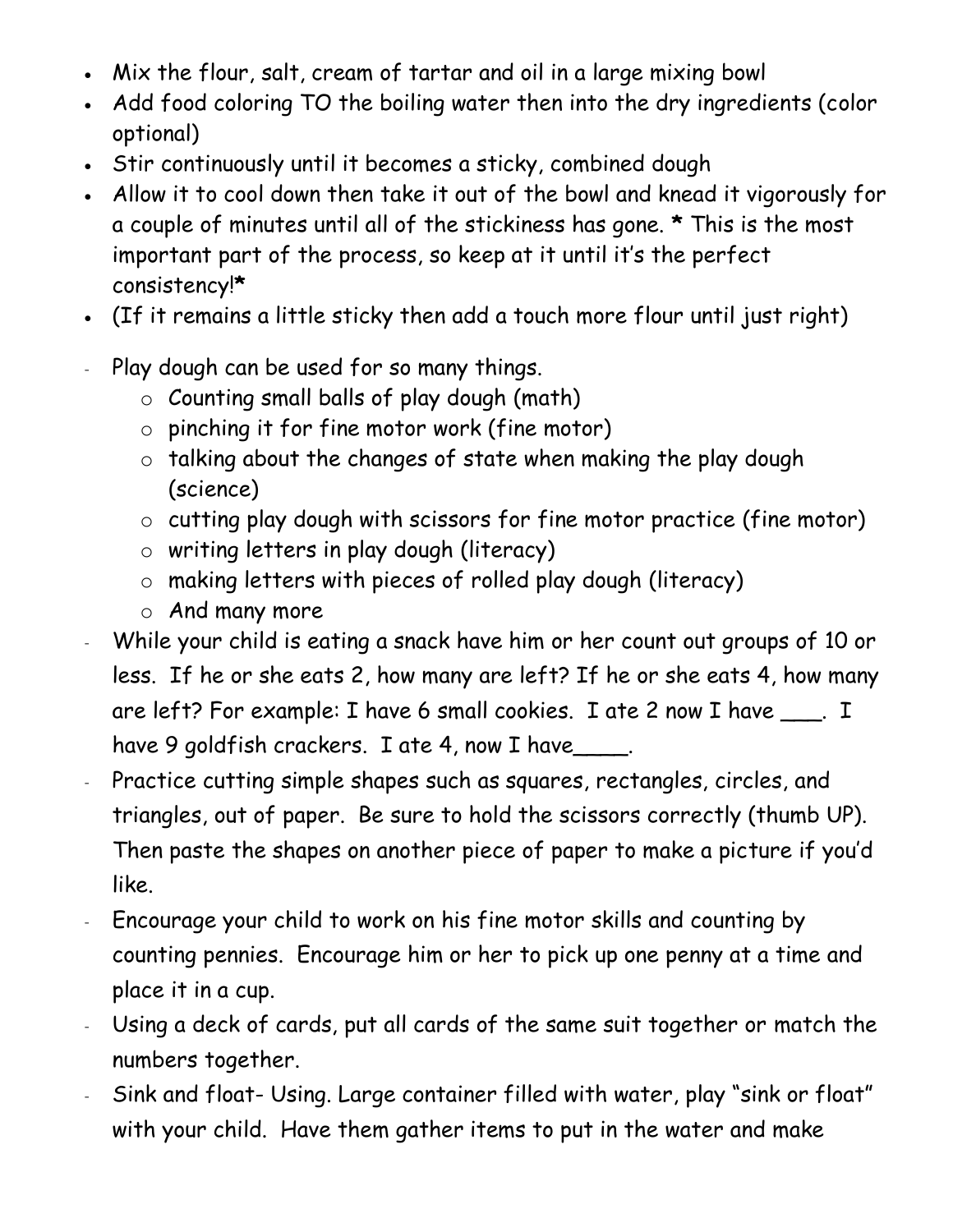predictions as to whether they will sink or float. Their predictions could be recorded on a chart to add a writing and data analysis aspect to this activity. This activity could also be played while in the bathtub.

- Magnet exploration- using a refrigerator magnet or another stronger magnet if you have one at your house, have your child make predictions as to what items around the house the magnet will stick to and then allow them to walk around and explore their predictions. Talk about why the magnet attracts to some things and not others.
- Measurement
	- o Using a liquid measuring cup, allow your child to put it outside to catch the rain on a rainy day to measure how much rain falls
	- o Work with your child to trace each family member's feet with a pencil and paper and then measure each person's foot. Encourage them to make comparison of each foot size and place them in order from biggest to smallest.
	- $\circ$  Work with your child to measure how far they can jump from one line to the next from standing. They can then measure how far they can jump on one foot or backwards on two feet, etc. Compare the measurements and talk about why the measurements differ.
	- o Any cooking activity with measuring with spoons or measuring cups can be educational. Talk with your child about measuring quantities in recipes you make together and encourage them to identify the numbers in the recipes or on the measuring tool.
	- o Make a home made balance with a coat hanger. Tie a string to each end of the coat hanger and hang the coat hanger on a hook or door handle. Attach two small cups to each string and allow them to fill the cups with various items to try to make both sides balance. They can count the items they put in or talk about how certain items are heavier than others.
- Patterning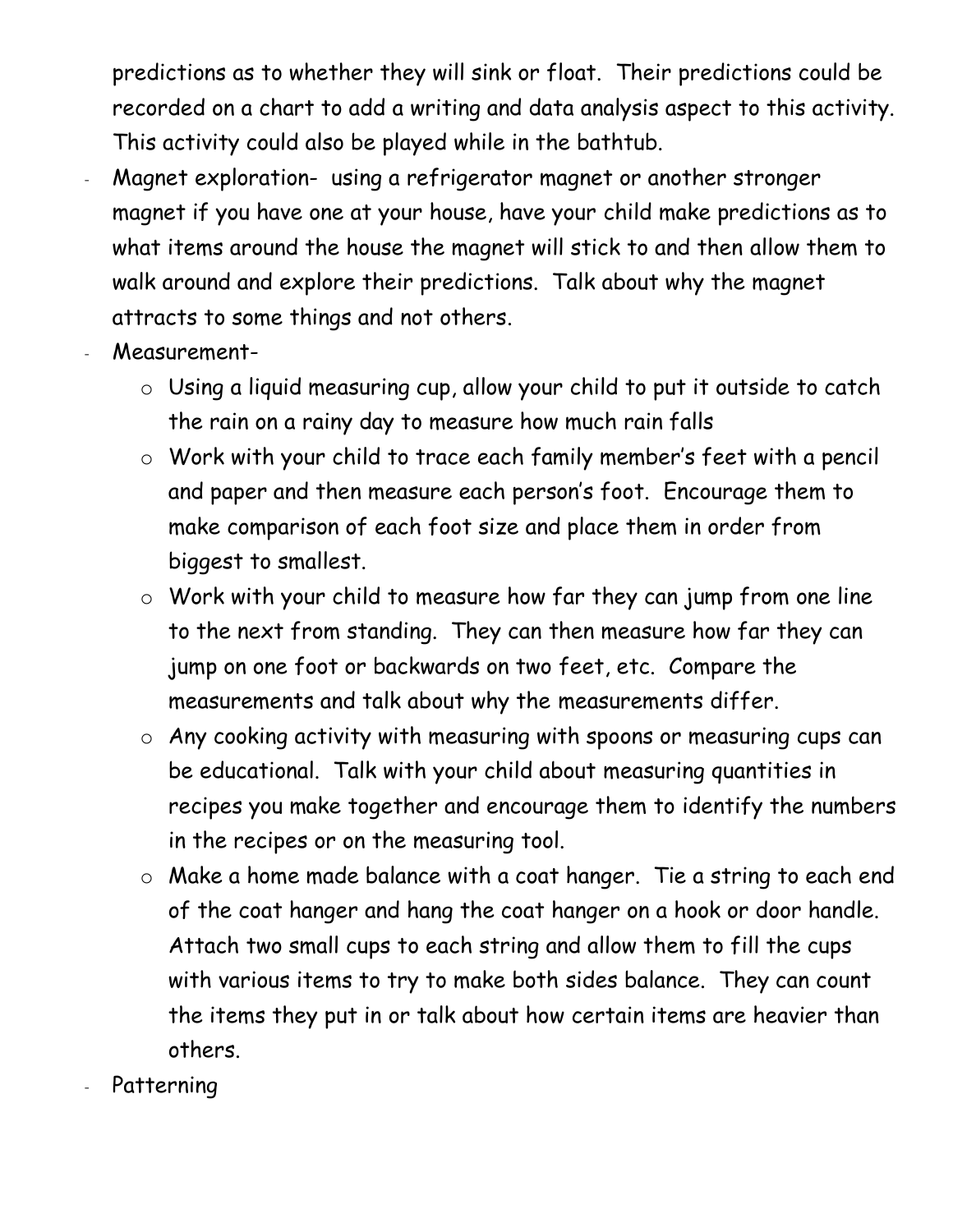- o Work with your child to make repeating patterns using objects found around the home such as pennies, candies, cereal, colors when drawing, and any other items they could line up to make a pattern.
- o Talk about patterns they see in their environment such as in their clothes or wall papers etc.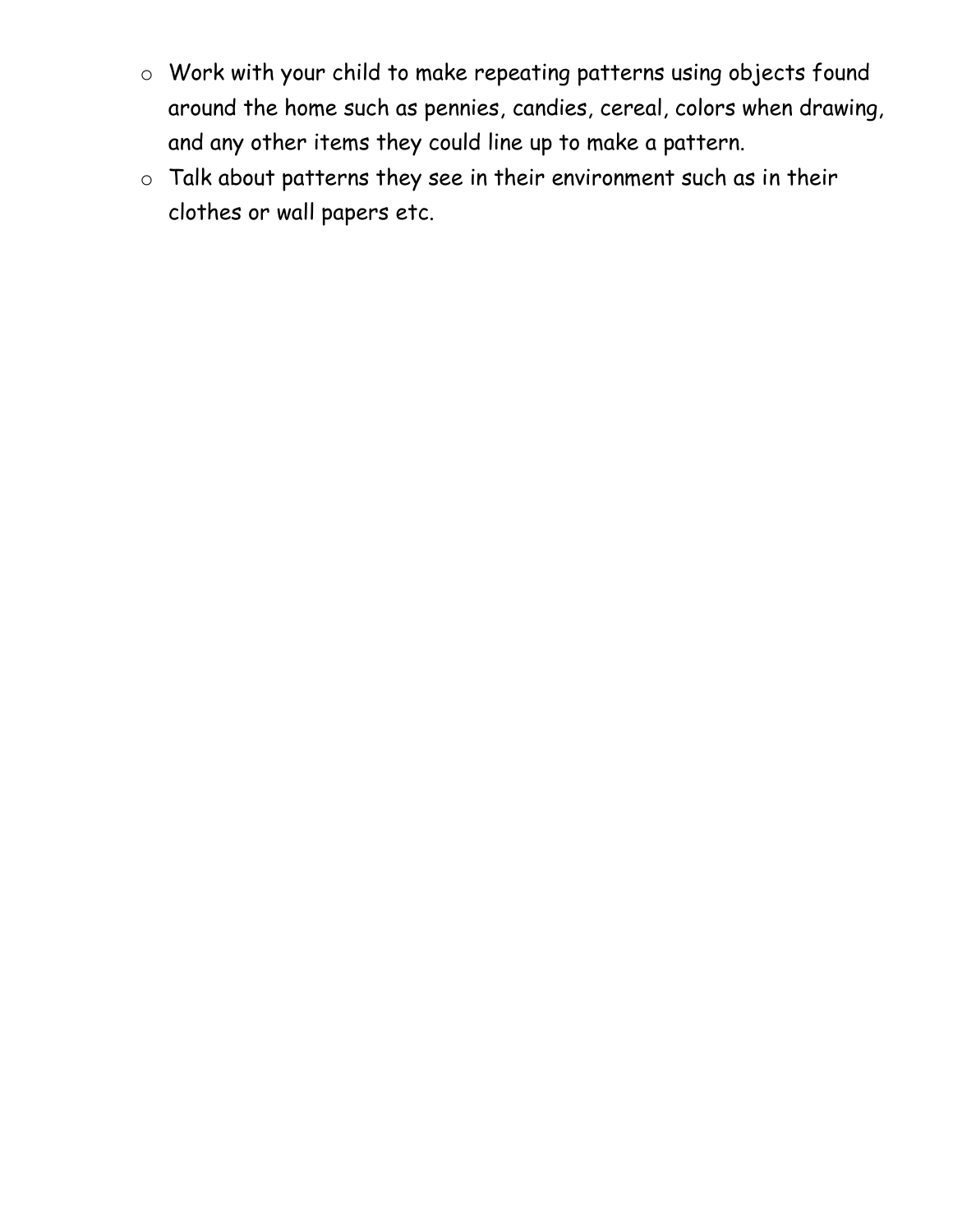#### **Fine and Gross Motor**

- Some of the above listed activities contain fine and gross motor elements as well.
- Build on your child's spatial awareness by playing limbo. Using a long stick, a broom handle works great. Decrease the space between the floor and the stick. Encourage your child to know where his or her body is in relation to the broom. Great game to play with the family.
- Using the play dough you made in the above activity, encourage your child to pinch and roll the play dough. Allow them to use scissors to cut the play dough. Encourage them to use the little fingers to do all sorts of things with the play dough to strengthen their "finger muscles".
- Play a simple game of "Simon Says". Many of the movements will likely use the gross motor muscle groups (jumping, stomping, hopping, marching, clapping, etc.)
- Encourage your child to make a collage with pictures from a magazine. They could search for items to cut out of a certain color or animals or people or food etc. After the pictures are cut, allow them to paste them to another paper and talk about the pictures they chose.
- Set up empty soda bottles and let Jack "bowl" by knocking them down with panty hose stuffed with newspaper or a rolled up sock.
- Paint one hand and make hand prints of all family members, pets can be included, on heavy paper using different color paints. After the prints dry, your child can cut them out and practice sorting them by size, smallest to largest, then largest down to smallest. Finally have your child glue them onto a heavy piece of paper in any design, place the paper in a frame and date it. You now have a keepsake for your wall.
- Give your child shirts or jackets with zippers and buttons and snaps. Have him or her work with the buttons and zippers and practice putting them together and taking them apart.
- Practice shoe tying with your child either on their own shoes or other's.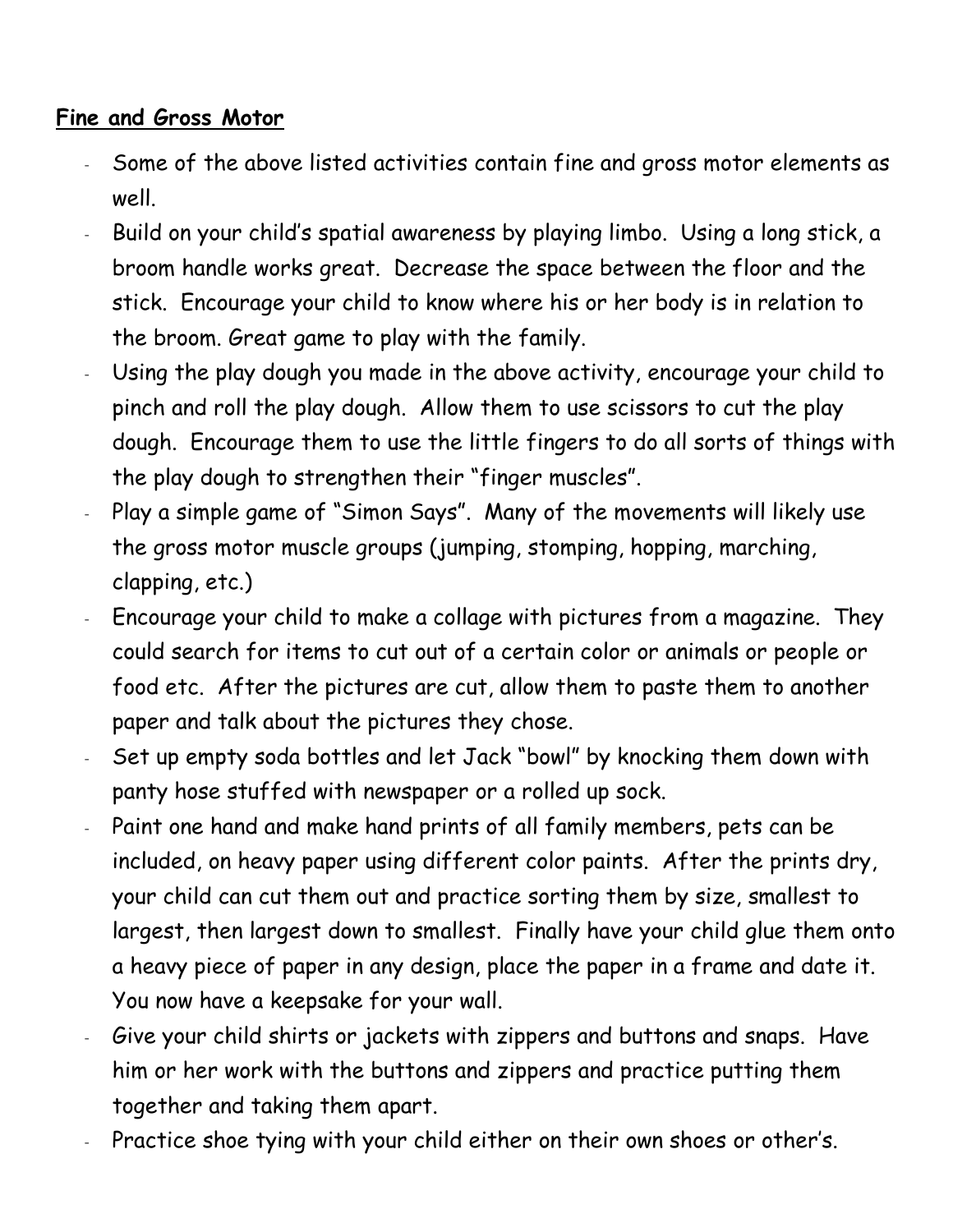- Make a beaded bracelet using string and plastic straws. Colorful plastic straws make great beads for jewelry and they are great fun to cut into pieces. Using the cut pieces, your child can string patterns of beads to make bracelets or necklaces. Some dry noodles are also fun to string to create jewelry as well.
- Using tweezers, encourage your child to pick cotton balls or other small items and count them as they transfer them into another container.
- Add a clean empty spray bottle to bath time. The muscles used to spray a spray bottle can be strengthened for fine tuning writing and drawing.
- If you have internet access, here are a few really good gross motor songs/activities available on YouTube. Search for the following and there are others that will come up so please share any you find that your child really enjoys.
	- o Cosmic Kids Yoga: Great stories told for the kids to listen to while they do yoga. There are Disney Frozen themed and Trolls and Dinosaurs…
	- o Dr. Jean Cross the Midline: Some children have difficulty crossing the midline and developing this skill is important for brain development
	- o Dr. Jean Alphabet Kickboxing
	- o Dr. Jean Lettersize
	- o Anything Jack Hartman: He has learning and movement to everything from counting to alphabet to crossing the midline too.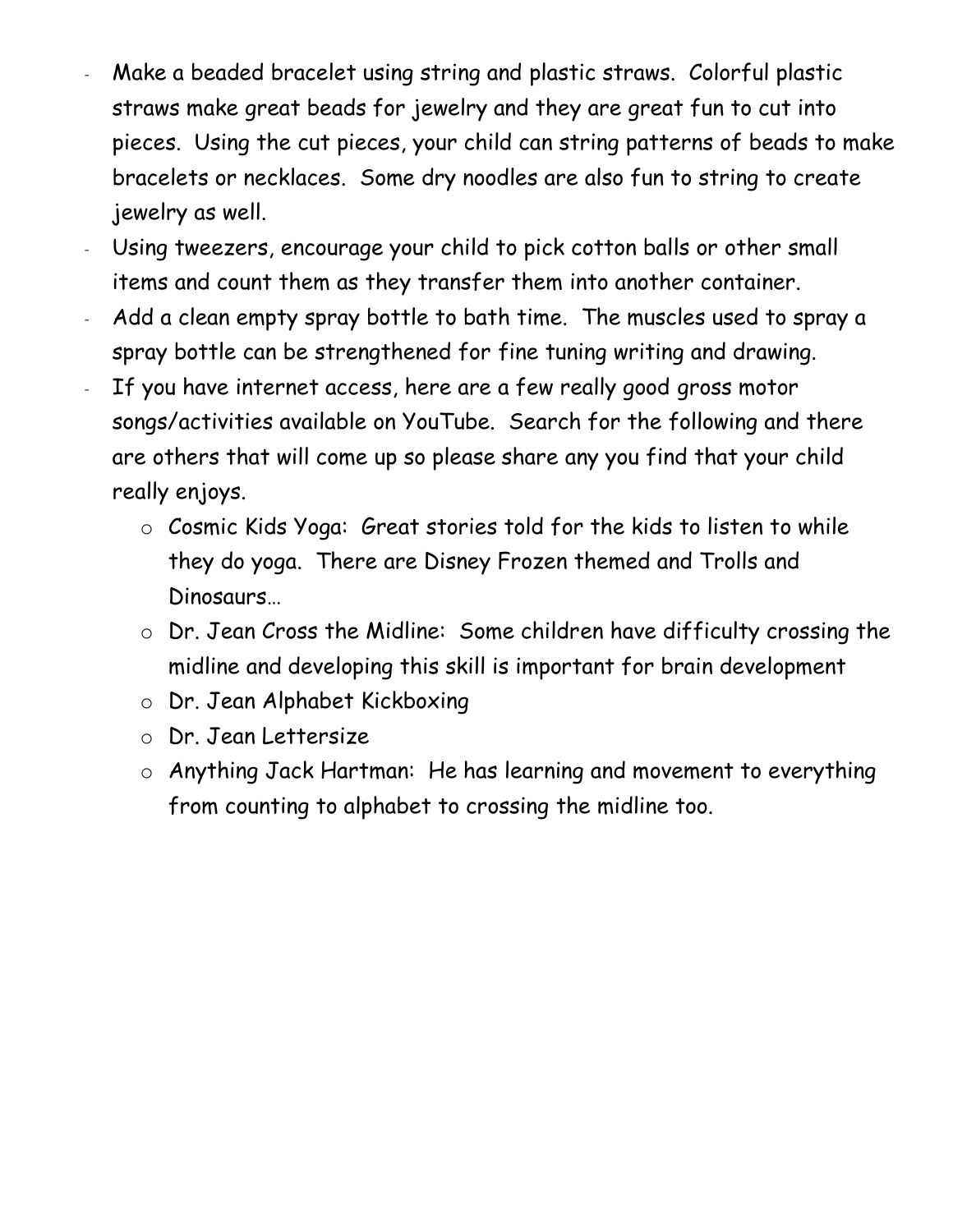#### **The Arts**

- Encourage your child to draw pictures of the members of her family. Encourage him or her to add arms, legs, eyes, nose, and mouth!
- Your child really enjoys using markers and crayons. Encourage him to go around the house and find material that he can use to create a piece of artwork. Allow him to use old newspaper, magazines, and different items, such as boxes. Encourage him to create different shapes and letters. This will help him with his thinking skills as well as creativity.
- Create a picture using a variety of items around the house, beans, macaroni, cereal, rocks, buttons, etc. and glue. The only rule to this activity is she can only put one piece on at a time. What can you create?
- Sing songs with your child. Talk with them about what movements they could make to go with the song. Encourage them to perform their song in front of a friend or family member.
- Encourage your child to create a picture of what it looks like outside using a variety of different materials around the house. Glue, and sugar, flour or salt could make snow. Many other materials could be used to create the scene.
- Encourage your child to trace cookie cutters and color or paint the patterns. Try dipping the cookie cutters into paint and letting your child stamp out pictures.
- If possible, go outside and collect items to be glued to paper to create a nature collage.
- Provide household items like toilet paper rolls and cotton balls for your child to create works of art.
- Some of the above activities also have Art related elements too which can be listed here as well.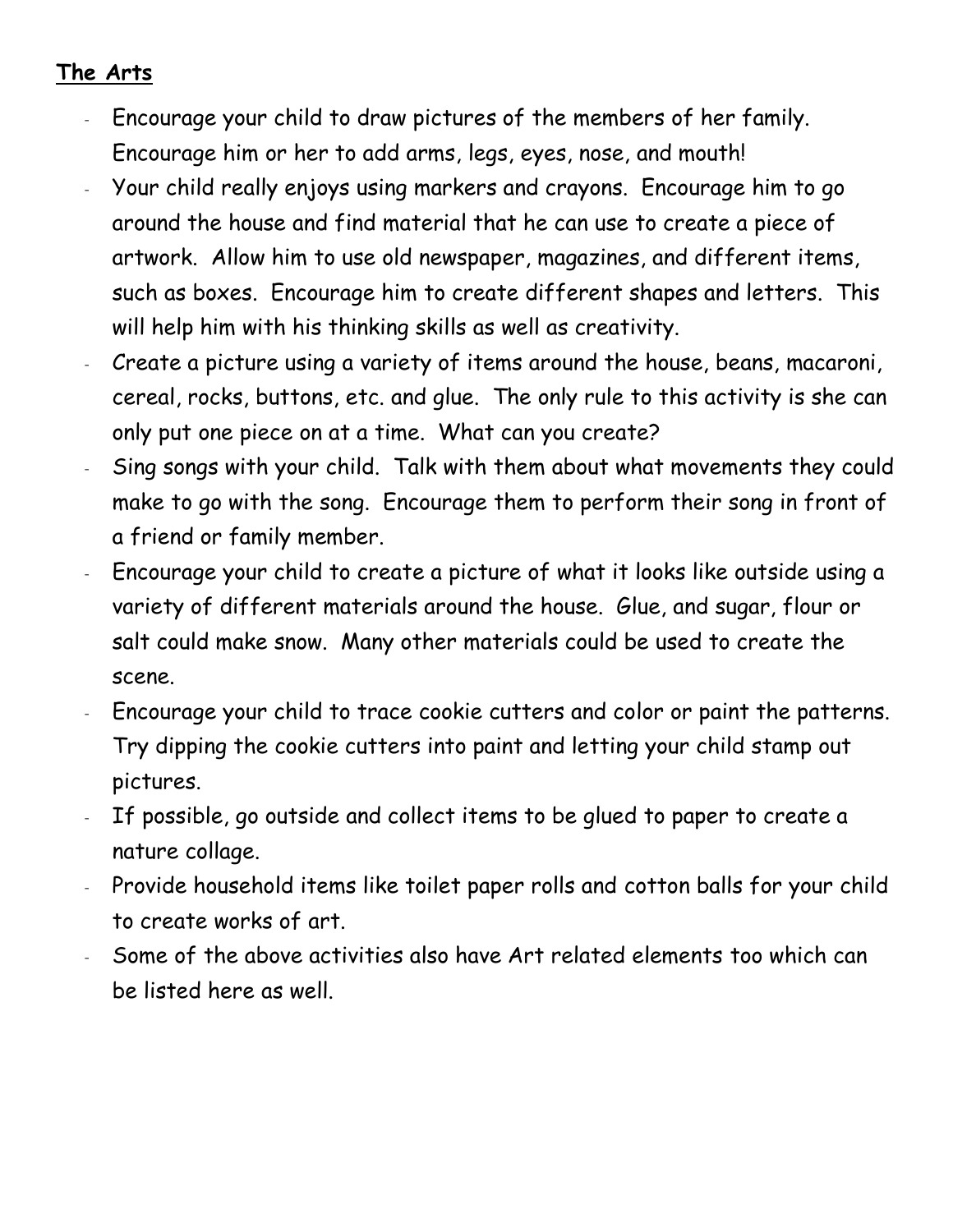Child's Name:\_\_\_\_\_\_\_\_\_\_\_\_\_\_\_\_\_\_\_\_\_\_\_\_\_\_\_\_\_\_\_\_ Date:\_\_\_\_\_\_\_\_\_\_\_\_\_\_\_\_\_\_\_

Please use this form to record the activity you chose in each area and any notes on your child's progress during the activity. Remember, to receive credit for completion, one activity should be listed in each area on each day but some activities could also count for more than one area of development. For instance, making play-dough and using play-dough could count for Math and Science as well as fine motor and literacy if you find the play dough activities in those areas. Have fun!

Social Emotional Activity

Language and Literacy Activity

Math and Science Activity

Fine and Gross Motor Activity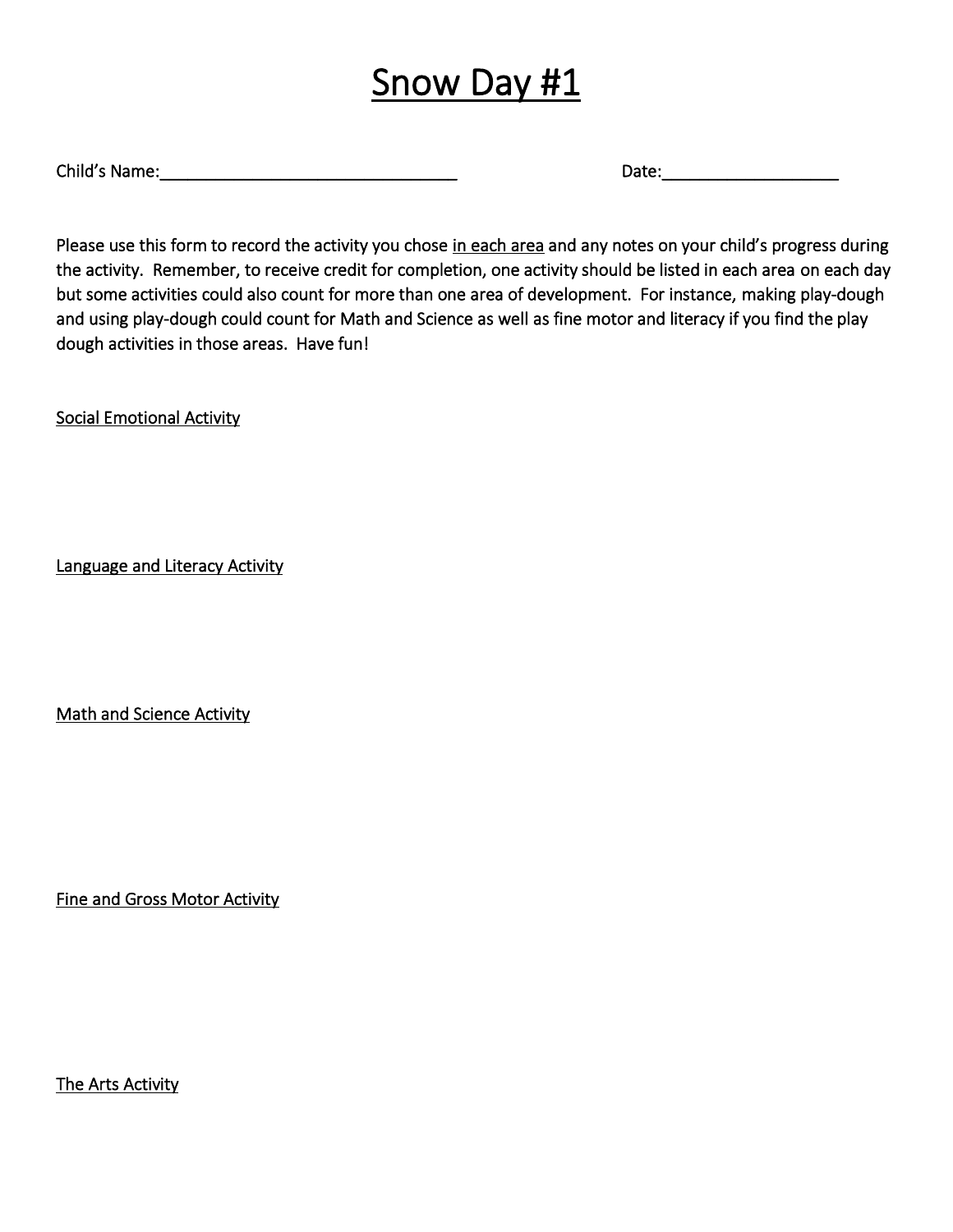Child's Name: The Child's Name: The Child's Name: The Child's Name: The Child's Name: The Child's Name: The Child

Please use this form to record the activity you chose in each area and any notes on your child's progress during the activity. Remember, to receive credit for completion, one activity should be listed in each area on each day but some activities could also count for more than one area of development. For instance, making play-dough and using play-dough could count for Math and Science as well as fine motor and literacy if you find the play dough activities in those areas. Have fun!

Social Emotional Activity

Language and Literacy Activity

Math and Science Activity

Fine and Gross Motor Activity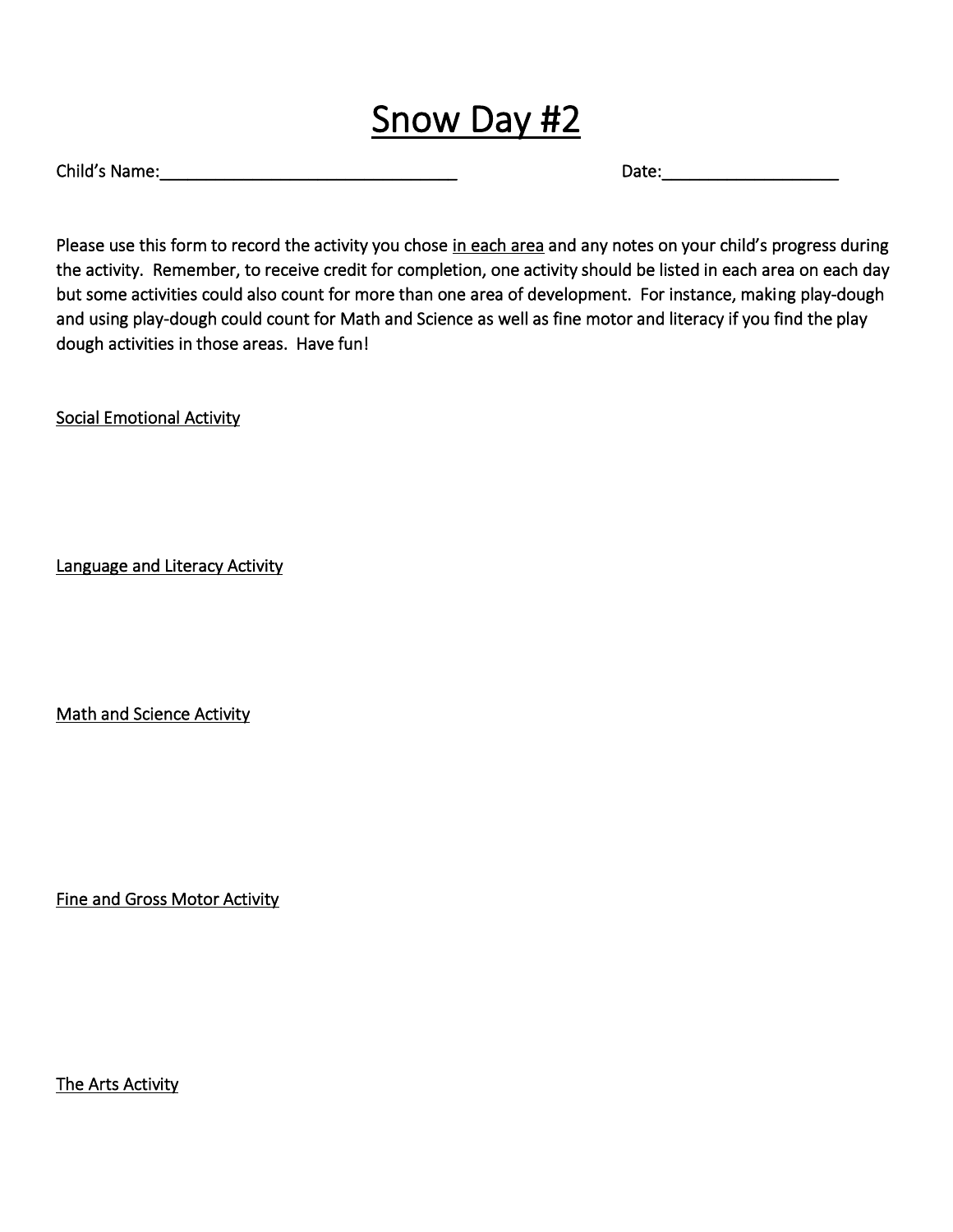Child's Name: The contract of the contract of the contract of the contract of the contract of the contract of the contract of the contract of the contract of the contract of the contract of the contract of the contract of

Please use this form to record the activity you chose in each area and any notes on your child's progress during the activity. Remember, to receive credit for completion, one activity should be listed in each area on each day but some activities could also count for more than one area of development. For instance, making play-dough and using play-dough could count for Math and Science as well as fine motor and literacy if you find the play dough activities in those areas. Have fun!

Social Emotional Activity

Language and Literacy Activity

Math and Science Activity

Fine and Gross Motor Activity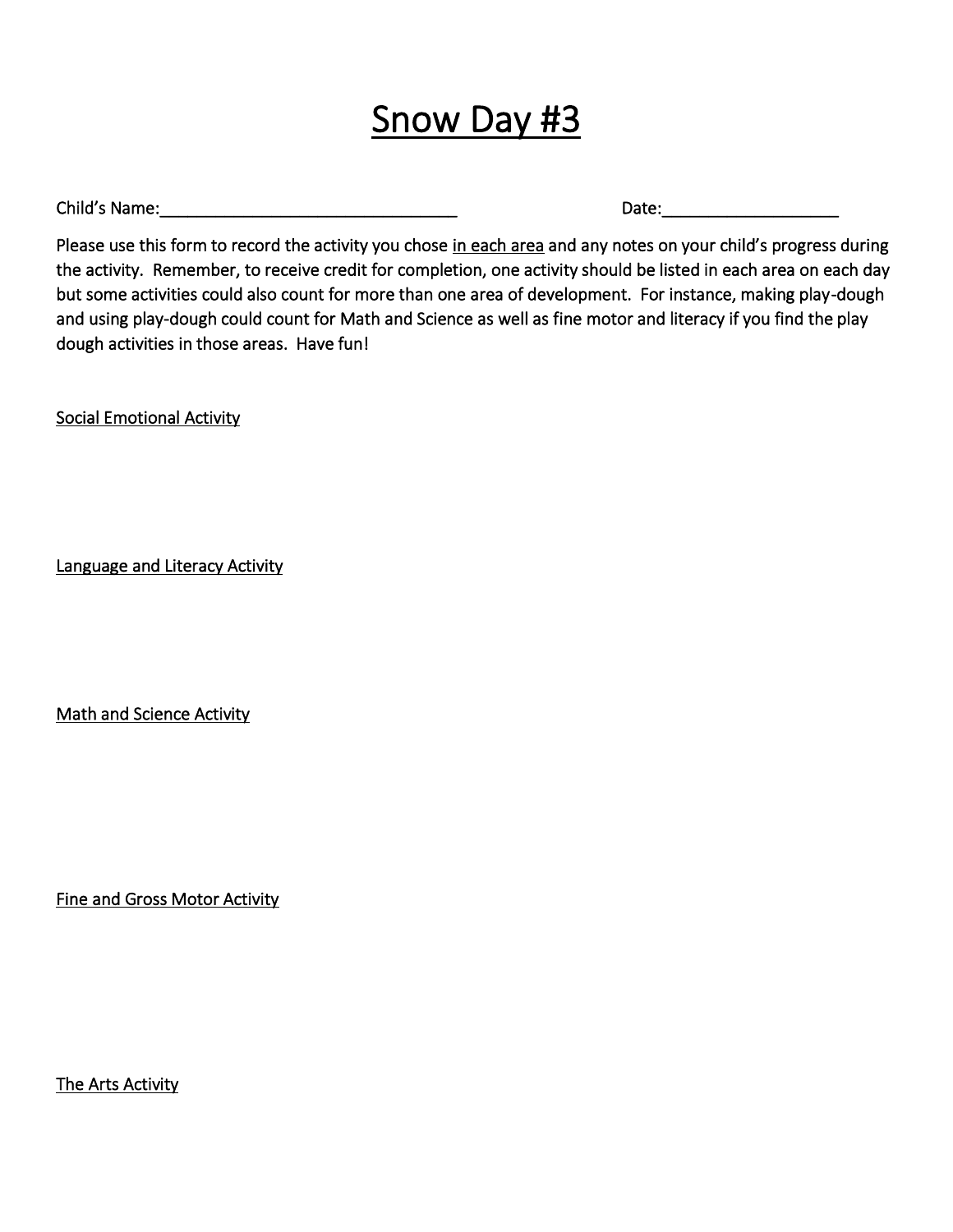Child's Name: The Contract of the Contract of the Contract of Contract of Contract of Contract of Contract of Contract of Contract of Contract of Contract of Contract of Contract of Contract of Contract of Contract of Cont

Please use this form to record the activity you chose in each area and any notes on your child's progress during the activity. Remember, to receive credit for completion, one activity should be listed in each area on each day but some activities could also count for more than one area of development. For instance, making play-dough and using play-dough could count for Math and Science as well as fine motor and literacy if you find the play dough activities in those areas. Have fun!

Social Emotional Activity

Language and Literacy Activity

Math and Science Activity

Fine and Gross Motor Activity